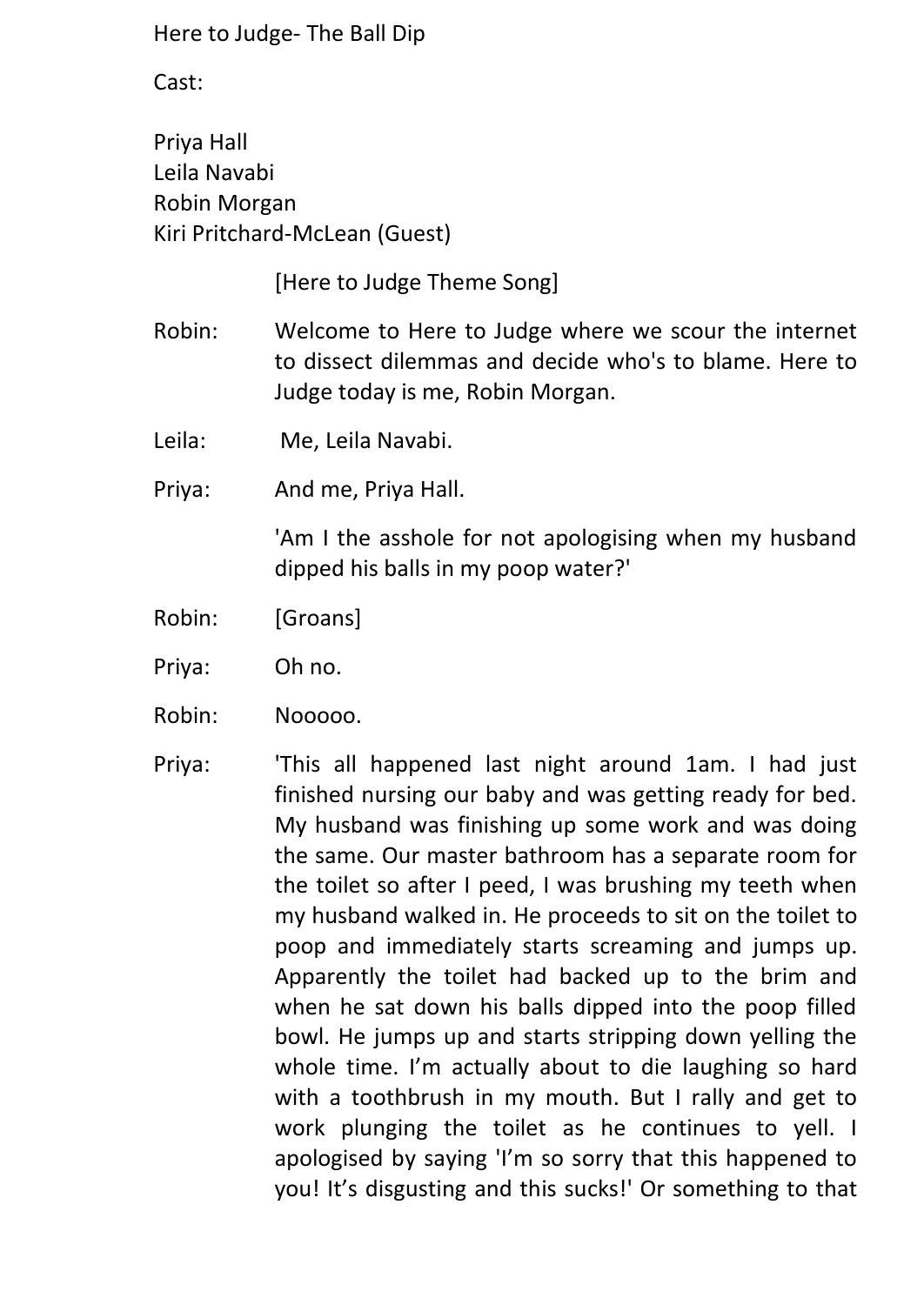effect. Now our house has finicky toilets and we do get backups fairly frequently (once a week).' My god.

- Leila: Fucking hell that is a lot.
- Priya: It's too much. 'My husband always blames me, which may have some merit since I do use toilet paper for my all business while he only uses it for 50% of his. We have several bathrooms in our house and he typically uses a guest bathroom (his poop room)'.
- Robin: Oh god.
- Priya: That's a weird phrase.
- Robin: That's so like 'the man cave' it has that energy doesn't it?
- Leila: Yeah his bachelor poo pad yeah.
- Priya: His doom poop room.
- Robin: His bachelor pooped.
- Priya: 'So the times where he has to deal with a backup allegedly caused by me is rare. Last night he decided to forgo using his bathroom and used our bathroom which is where the problem (literally) arose. For additional context, I had last had a number 2 in the afternoon and had used the toilet several times before the ball dip and had no issues. So after a very long day he had to take a shower at 1am and was irritated with me. He felt that: 1) my apology was not sincere 2) I did not take ownership of being the cause of the backup and subsequent ball dip'
- Robin: [Laughs] Subsequent...
- Priya: 'And 3) I should have watched the toilet fully flush to make sure that all was well.
- Robin: This is like a Judge Rinder with subsequent ball dip. It's like really legalese.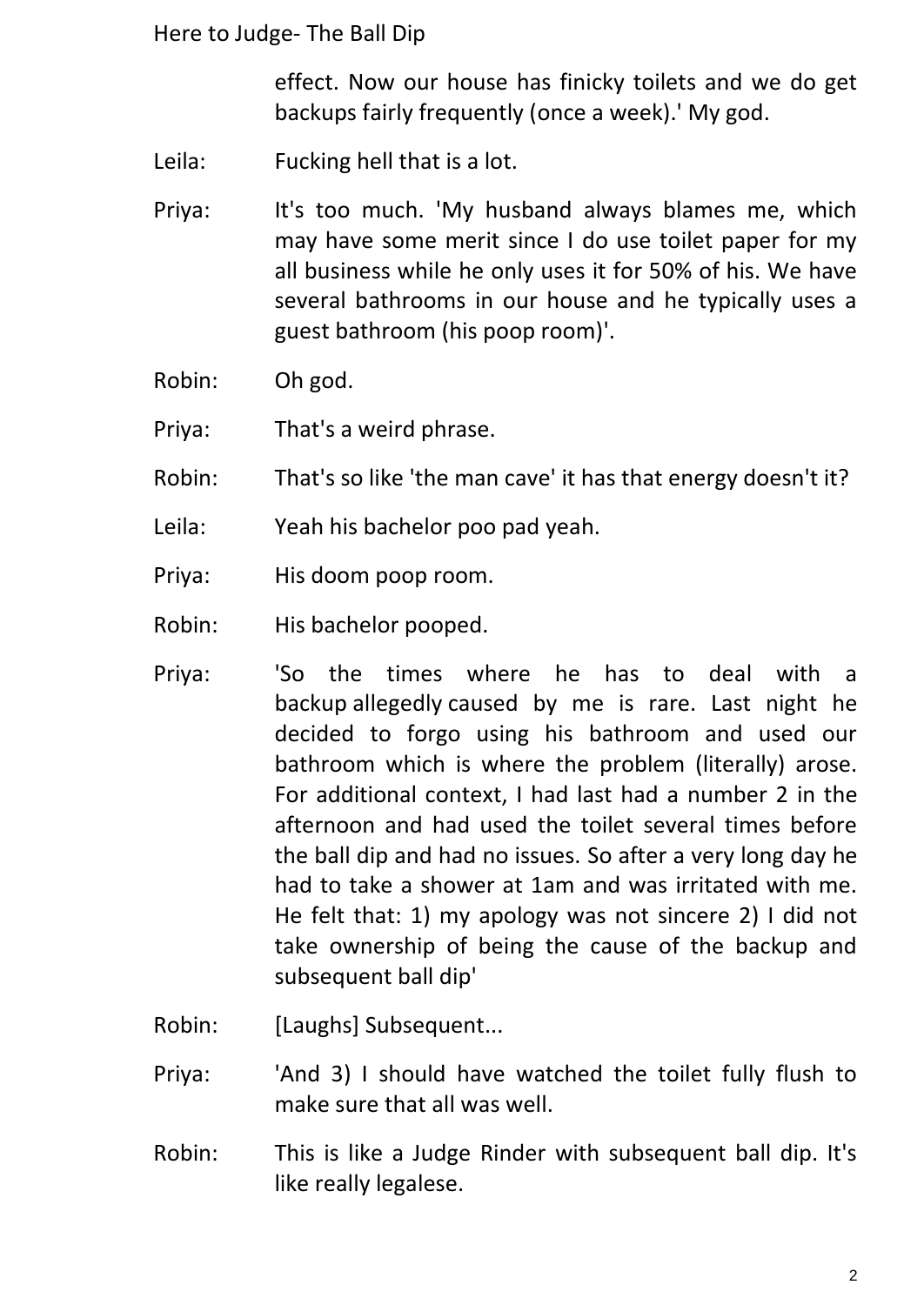Priya: Yeah it is [laughs]. A full bullet pointed list as well.

Robin: Yeah.

Priya: 'I feel that my apology was enough, I validated his feelings and I did genuinely feel bad that it happened. However, I consider this an act of God for which I am not responsible.'

Robin: [Laughs]

Priya: 'Additionally, I don't think it's my responsibility to monitor the toilet after I've used it. It's the next user's responsibility to look where they're sitting. So Reddit, am I the asshole for not apologizing for the ball dip and not monitoring the toilet post use?'

- Robin: No this woman's a queen.
- Priya: Yeah.
- Leila: Yes absolutely. And also, I'm assuming these people are renting because anyone who is not renting is probably not on Reddit, they're too busy just like lying in a pool of their own money and stuff.
- Priya: Sure, living their best life.
- Leila: Yeah living their best life, they're not on Reddit. Like there's no indication here that they've asked their landlord to sort that out.
- Priya: No.
- Leila: They just decided that it's fine and that this happens once a week whereas it's just not. So it's not her fault it's the fault of the toilet [laughs].
- Priya: Imagine living your life knowing that any time poop water is going to be flowing into your house. At least once a week, that's no way to live your life.
- Leila: No.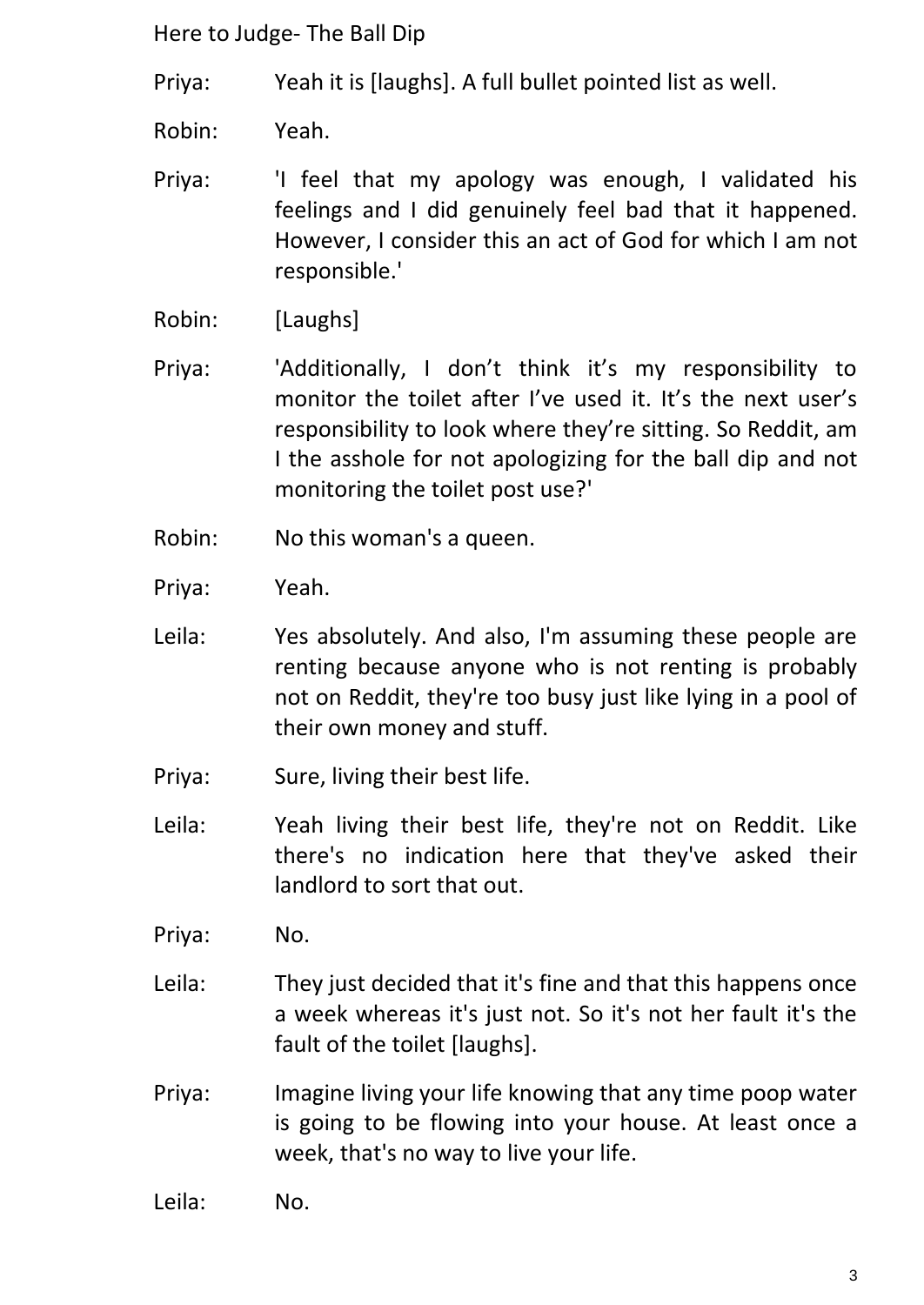- Robin: Get it sorted. But equally this is the master bathroom, he's shitting when she's brushing her teeth.
- Priya: Yeah I mean there's no need of that, there's another room.
- Robin: [Groans]
- Leila: None of this makes any logistical sense [laughs].
- Priya: Yeah.
- Leila: He's off the rails.
- Robin: Yeah [laughs]
- Leila: What's the point in having like your own little poo hole?
- Robin: Like your long drop.
- Leila: This doesn't make any sense to me.
- Robin: That's a massive power play isn't it?
- Priya: Yeah.
- Leila: Yeah it really is.
- Priya: I find it so weird that she's just accepting responsibility for most of the plumbing issues here. Because of her toilet paper usage. There's no way you're using that much toilet paper that it's breaking a good plumbing system once a week. Back yourself love. It's not your fault.
- Leila: And she's acting like she has a choice as well.
- Priya: Yeah [laughs]
- Leila: She's like he only uses it 50% of the time whereas I use it 100% of the time, it's like, she's not going to be walking around with like a wet fanny is she? Just like.
- Robin: Yeah she can't just like shake and vac, do you know what I mean? [laughs]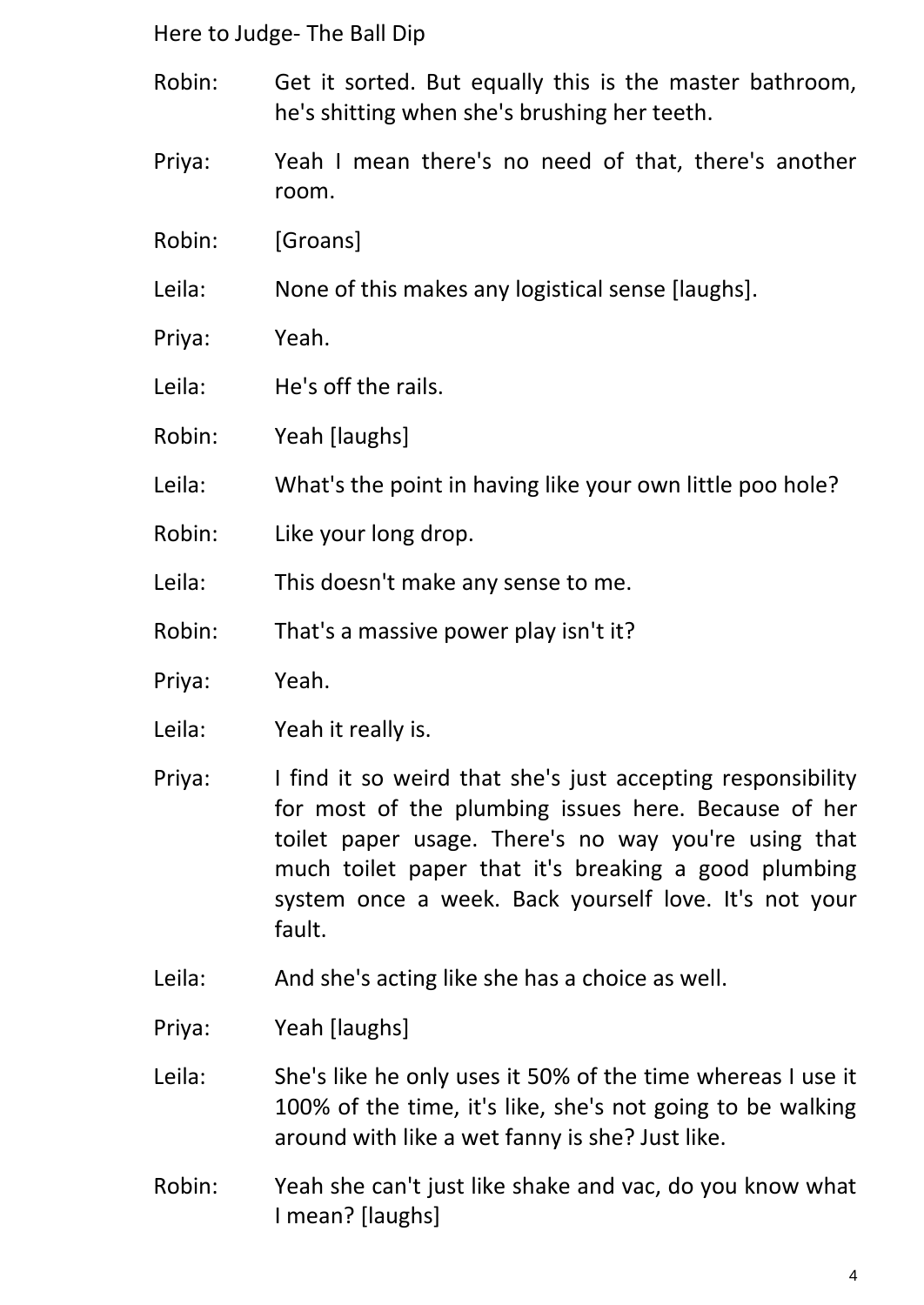- Leila: Yeah. I mean we've all done it in very desperate times.
- Robin: Reading Festival, V Festival, Glastonbury Festival.
- Priya: Yeah. It never feels good either, you wouldn't want to live your life like that would you?
- Leila: No.
- Priya: The shame of it.
- Robin: The constantly shaking.
- Priya: No [disgusted].
- Leila: Yeah not ideal but like maybe reconsider this relationship.
- Priya: Yeah.
- Leila: If you're feeling guilty about using toilet paper.
- Robin: I just love the idea that like this dude is screaming and she is just pissing herself laughing at 1am whilst having a newborn, they're trying to keep the volume down to keep this kid asleep but she is losing her mind how funny this is, I really respect that.
- Leila: Right that's amazing that she's got a sense of humour and finds it funny because I'd be fuming if I were her.
- Robin: Shut the fuck up!
- Priya: [Laughs]
- Leila: Yeah exactly, I'd be cleaning my teeth and be like 'What are you doing? Just go and use your poo room. Why are you here anyway? Your balls are too long. Goodbye'.
- Priya: Like you claimed that room when we were doing the viewing as your poop room. You've made your bed now shit in it.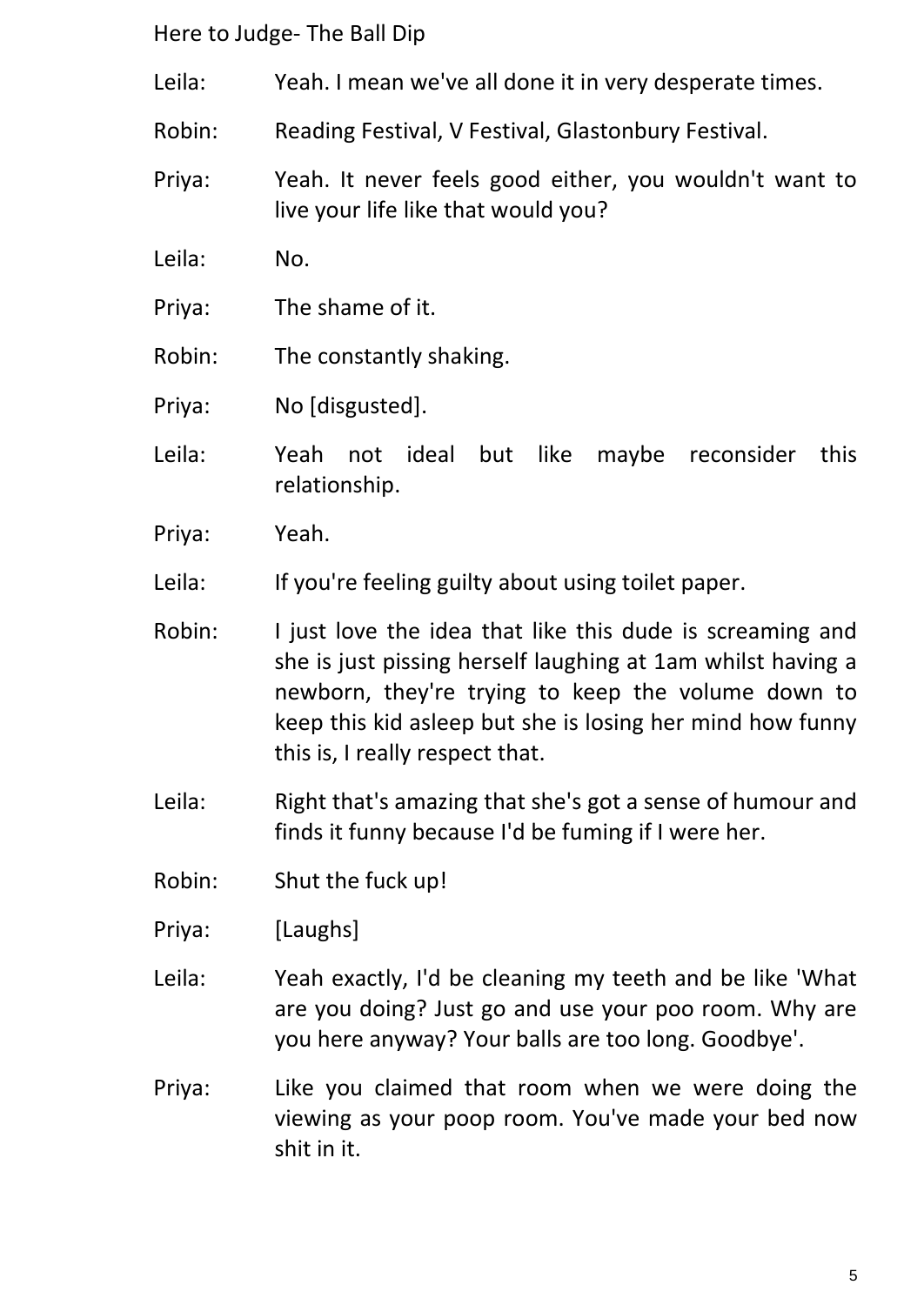- Robin: Maybe use some toilet paper 75% of the time on your poopy balls. This is the time to...
- Leila: Oh yeah. Ugh. I find the male anatomy fascinating.
- Robin: When Priya said that he only uses it 50% of the time, you on the Zoom call looked so repulsed and I really, really enjoyed...
- Leila: Yeah but then I realised. Did you see that?
- Robin: Yeah, yeah, yeah it was great.
- Leila: And then I went oh yeah of course because it's like a little hose isn't it? But I don't have any, I mean I don't know should people with willies wipe their willies when they have a wee or?
- Priya: I feel like yeah. No?
- Robin: It's sometimes for me. I don't know what the...
- Leila: Like how much? Like how does that work? I want to know the...
- Priya: Like half a roll, like a bandage but you move on I assume.
- Robin: You use the roll.
- Leila: Is that what the hole in the toilet role is for?
- Robin: Yeah you pop it on and you swizzle it around.
- Leila: [Laughs] Yeah.
- Robin: And you see what catches to the end and then you go, 'Well it's clean'.
- Leila: I find that really interesting.
- Priya: It implies he's pissing an equal amount to shitting. And I feel like he should be peeing more than shitting. Right?
- Robin: [Laughs] Ummm?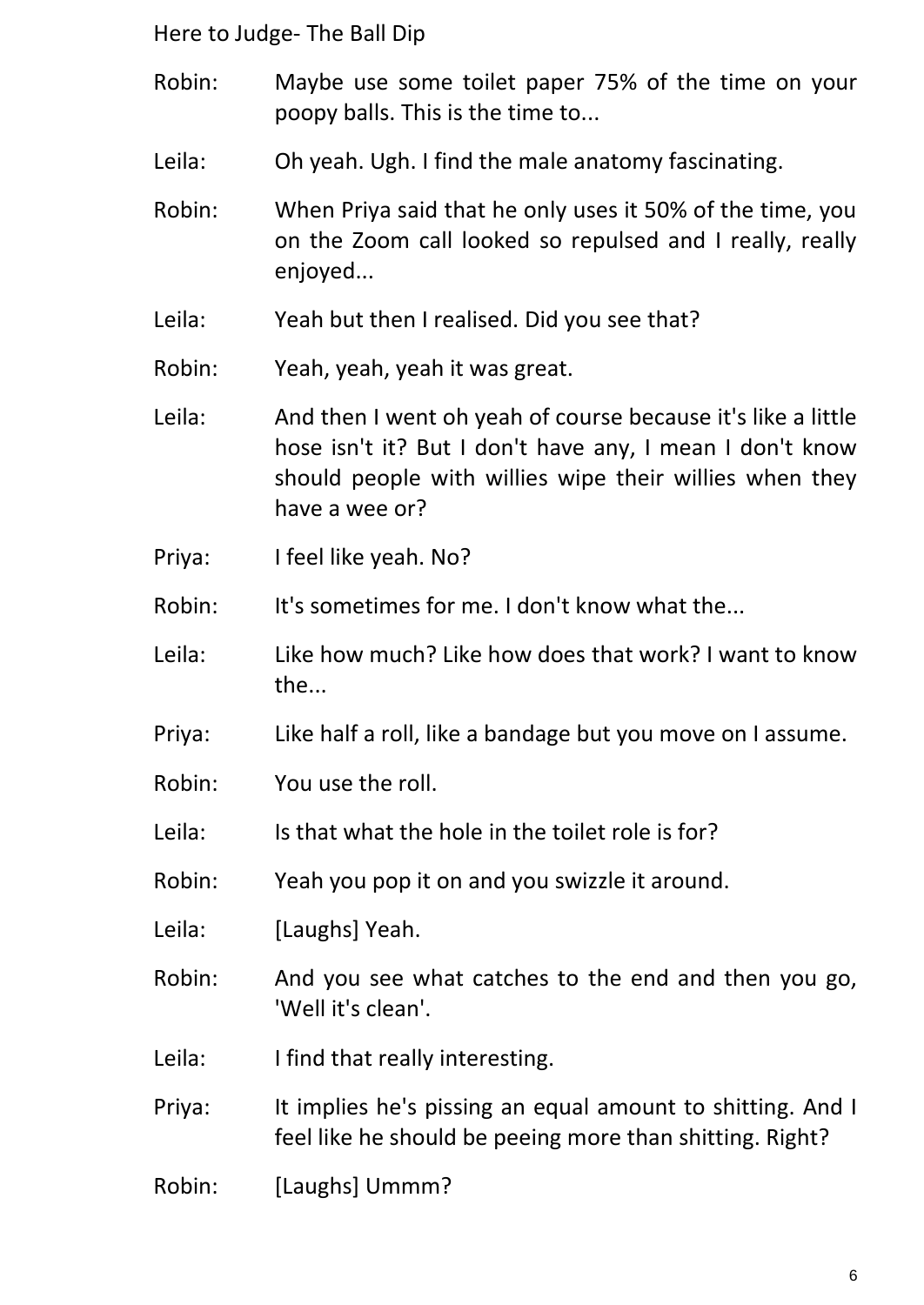Priya: In terms of numbers a day.

Robin: Yeah, yeah, yeah.

Leila: I have no idea at all. I found it odd to me that he never wiped his willy when he needed a wee. This whole story doesn't make any logistical sense.

Robin: Yeah. I mean I've never had the issue of water touching my balls. But I think you are right though Leila in the sense that he sounds like he has too long balls.

Priya: Yes, yeah.

Leila: Have you been to America?

- Priya: Yeah their water is high.
- Leila: For some reason.
- Priya: Why?
- Robin: You know they sell flushing toilets that when apparently you stand up it has the sensor behind you and it flushes straightaway. I have actually been pooing on one of those before in a service station and then sort of caught myself moving. And it is flushed and the flush has attacked me.
- Priya: Sure.
- Robin: That's not pleasant. But I haven't screamed until my wife sorts it out.

Priya: [Laughs]

Leila: Again in America it was a similar situation where you stand up and it does that.

Robin: Yeah.

- Leila: And it splashed upon me and I do not possess testes.
- Robin: Sure.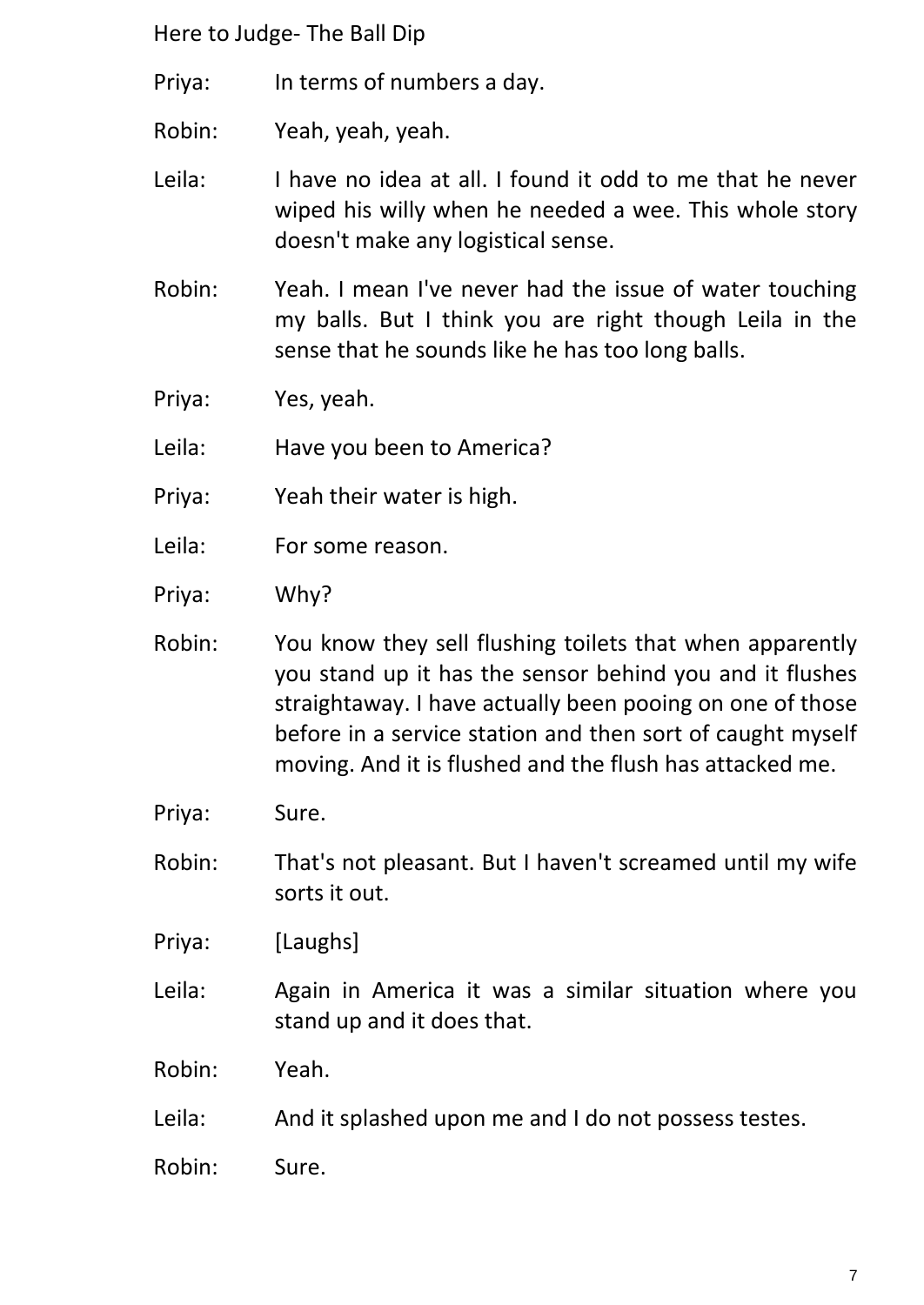- Leila: And so regardless like it could have, do you know what I mean? Like if it's that high anyway.
- Robin: Oh yeah the pressure.
- Leila: Like how low down are the balls?
- Priya: But the toilet has backed up so the water has risen right to the top is my understanding.
- Leila: Right and there's poo in the water.
- Priya: So she didn't do a poo but the water that's come back is poopy water.
- Robin: Sure.
- Leila: Oh but that could be from anyone. Right?
- Priya: Yeah it could.
- Robin: Yeah.
- Priya: Yeah oh god that's worse isn't it?
- Leila: Well it could have been from like...
- Robin: A neighbour.
- Leila: It could have been from anyone in your, I mean if they're flats.
- Priya: Yeah.
- Robin: Yeah if they're that bad, if the plumbing is that bad then yeah.
- Priya: I think not the asshole, I think this is a classic Reddit you need to leave your partner.
- Leila: Yes.
- Robin: Yeah, yeah, yeah.
- Leila: We should have a jingle for leave your partner?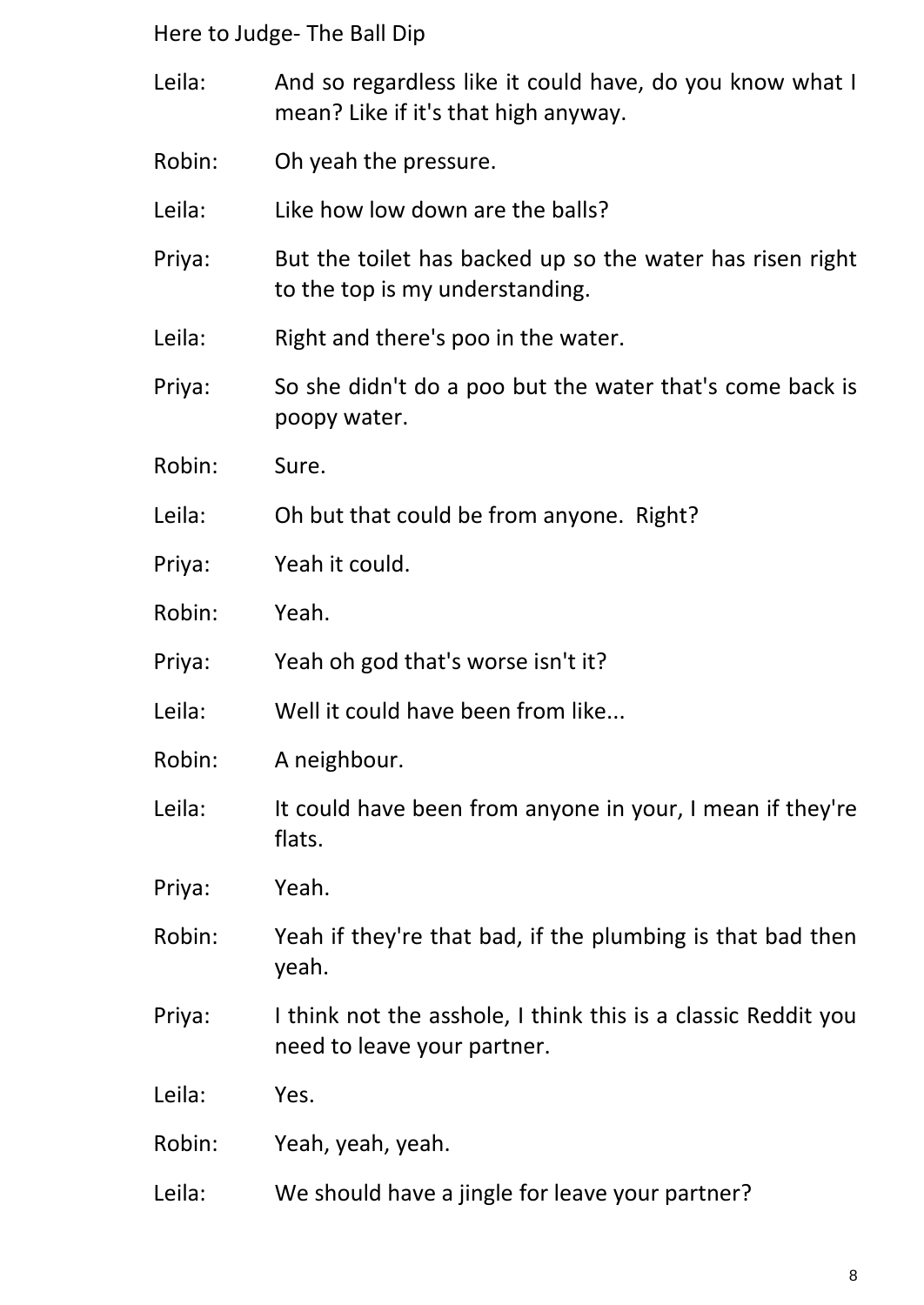Robin: Mm-hmm.

Priya: [Sings] It's time to leave your partner. Bam.

Leila: There you are [laughs].

Robin: I thought it would be like to the tune of Call Your Girlfriend by Robyn [sings] Leave your partnerrrr.

- Leila: Yeah, yeah.
- Robin: That would be good.
- Leila: Yeah, yeah, yeah.
- Priya: [Music] [Singing] It's time to leave your partner. Bam.
- Robin: [Music] [Singing] Leave your partnerrrr.

[Here to Judge- Interim Music]

- Leila: Oh Priya what's that that fell on your head?
- Priya: Oh Christ! Jesus! Oh it's a giant postbag um? Oh and there's a...
- Leila: Is that Kiri Pritchard-McLean in it?
- Priya: It's a whole Kiri Pritchard-McLean in the postbag.
- Leila: Oh hi Kiri, yeah.
- Priya: At that point, is it a postbag or is it a body bag?
- Leila: [Laughs]
- Priya: Kiri Pritchard-McLean.
- Robin: I'm also here.
- Priya: [Laughs]
- Leila: Yeah [laughs] Tell us a story Kiri go on, give it to us.
- Kiri: Hi guys, I hope you're all well. A long time listener, first time reader. Uh this is from Am I The Asshole on Reddit.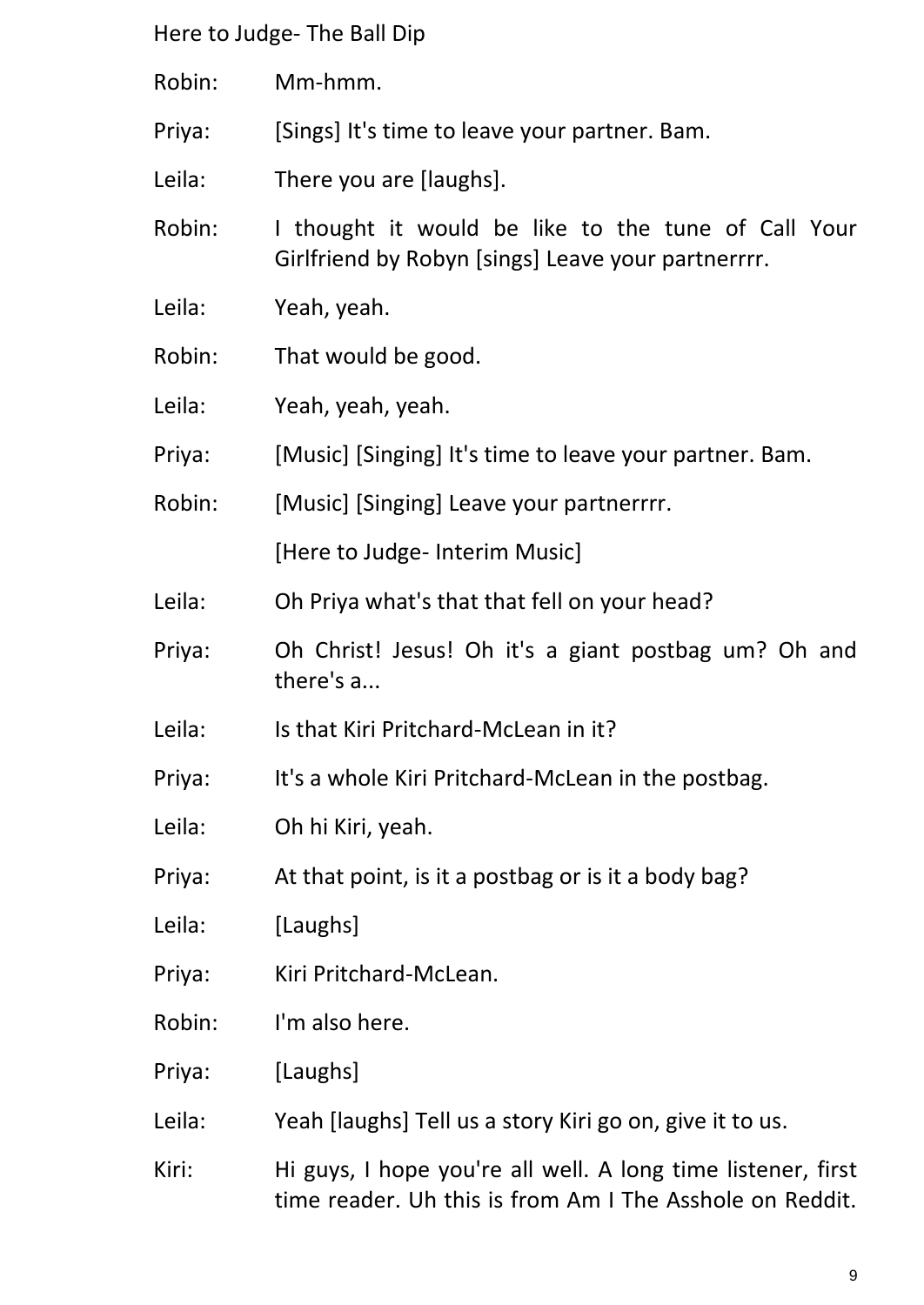So 'Am I the asshole for honking at another driver who cut in front of me at a drive-thru each time she tries to order?' [laughs] Incredible. Um yeah obviously, anyway, right. 'This line at Starbucks I went to was really long. I was in line for a good maybe 20 minutes until this lady in a Mercedes' interesting, I've got more information [laughs] I'm not sure now. 'Until this lady in a Mercedes tries to cut in front of me and like eight others behind me. I laid on the horn and tried to block her from cutting me but she succeeded anyway and flipped me off' [draws breath shocked]. 'OK I'm the type of person who will not let someone get away with shit like this'. Yessss. 'So I wait until she pulls up and as soon as she tries to order, I honk. She then looks at me with a dirty look and gives me the finger which I already had a little finger of my own ready for her'. Yessss. Oh god I can't believe I've gone on such a 180 with this. 'Each time she makes an attempt to order something I honk and sometimes lay on the horn for three seconds. We stopped as soon as she drove off. We then ordered and went out our day. I just can't...' Mm? It says 'I just can't people who are extremely rude like that lady and I simply couldn't let this go' but I'll try it with, I'm going to make a slight correction, am I the asshole for correcting other people's grammar? 'I just can't with people who are extremely rude like that lady and I couldn't simply let this go. Am I the asshole for this?' That was incredible wasn't it? It really took us one way and went the other. Um good luck with this one guys.

- Robin: And then went back the other way when it turned into a grammar thing as well.
- Leila: Yeah it did.
- Robin: I hate her, I'm fully onboard, but actually she missed out these two words so.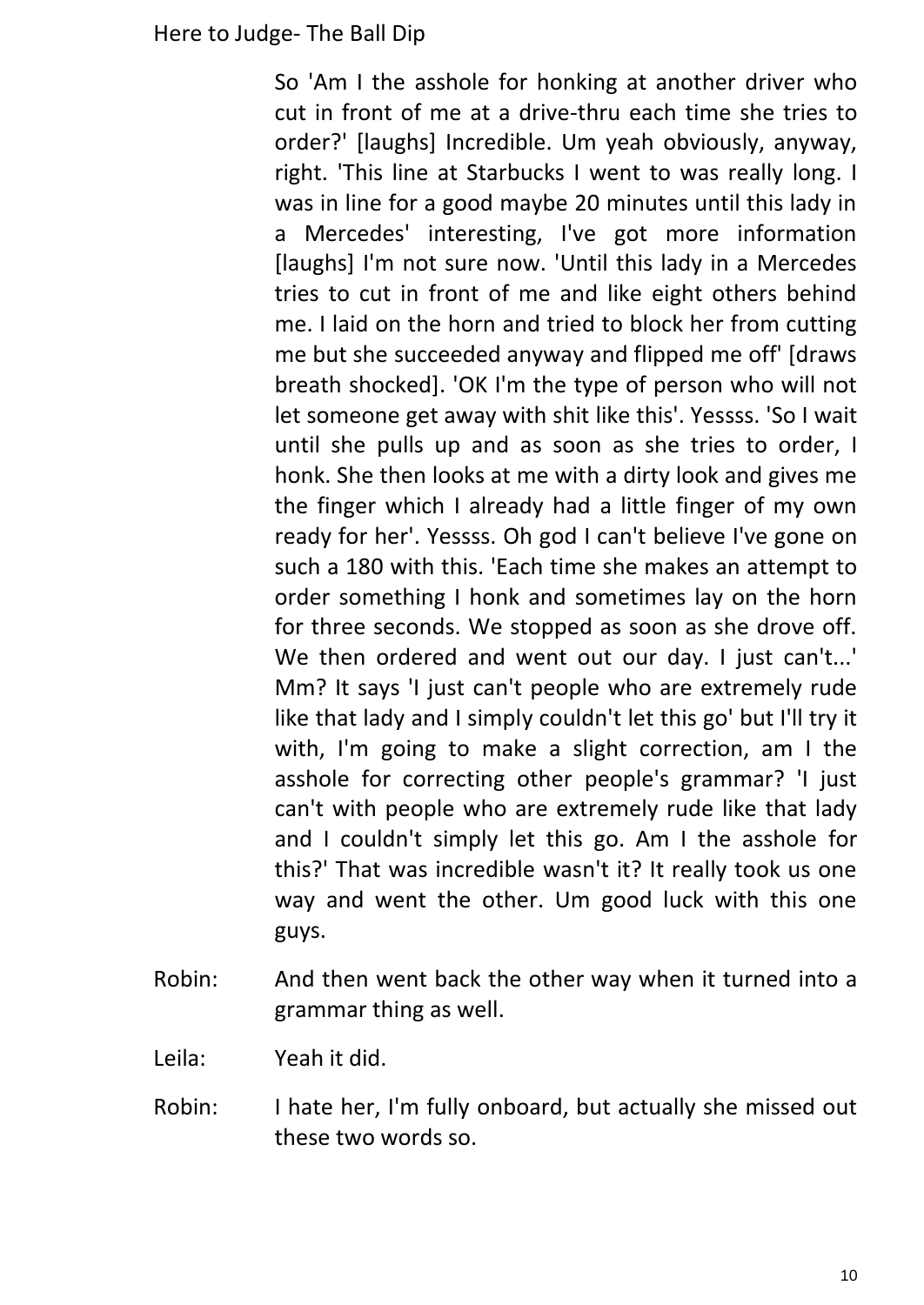- Priya: Before we get into the actual story, I just want to say, not the asshole for correcting grammar. We edit so many of these because the grammar is absolute chaos.
- Leila: Oh stop yeah. If anyone's listening to this and it's like wow, they're just such brilliant readers.
- Robin: We are.
- Leila: Like if anyone listens to this and thinks, maybe we should hire those three to read our audio book.
- Robin: There will definitely be a novel written in that style. One day.
- Priya: With the little interjections from us?
- Robin: Yeah.
- Leila: Yeah. Anyone? Yeah.
- Priya: Written into it.
- Robin: Yeah exactly. What do we think?
- Leila: Am I the asshole for beeping at someone?
- Robin: Honking a rude lady.
- Priya: Beeping every time she tries to order because she cut in, in front of you.
- Robin: It's very funny.
- Leila: Um? Yeah probably, probably a little bit. Although Mercedes.
- Priya: Yeah. You wouldn't wanna let her get away with it and as revenge goes I mean it's better than violence.

Leila: That's true.

- Robin: Yeah.
- Leila: Do you get road rage you two?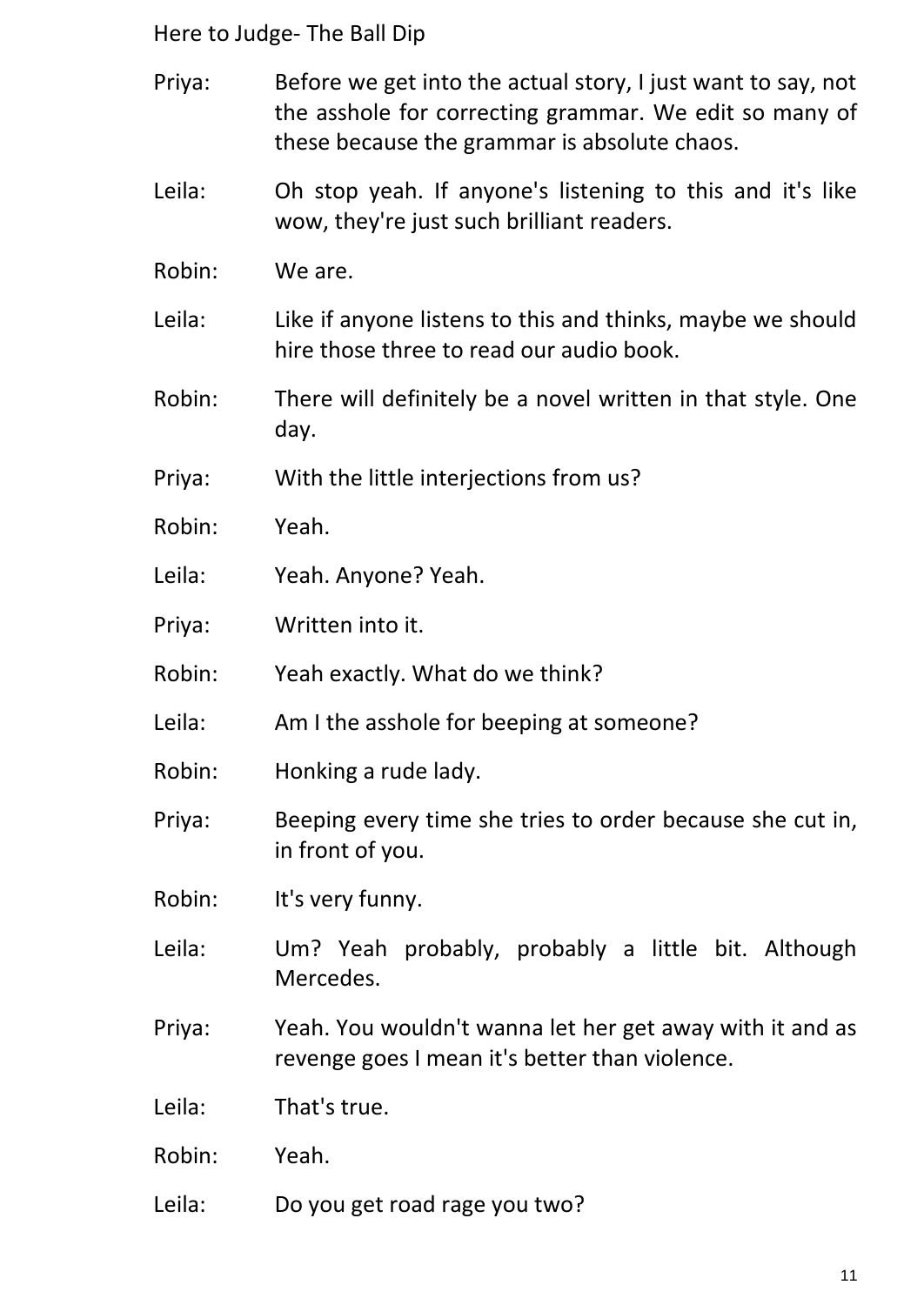- Priya: No.
- Robin: Yeah.
- Leila: Yeah.

Priya: I'm usually the one causing other people's road rage.

- Robin: Are you a bad driver?
- Priya: Yeah. Yeah.
- Robin: Are you?

Priya: Leroy wouldn't literally [laughs] I offered him a lift the other day and he was like 'Cool but aside I've been the car with you going down the M4 from Swansea once and I'll never do that again'. And I was like 'Yeah that's completely fair, that's fair'.

- Robin: What do you do?
- Priya: My boyfriend describes me as a very sudden driver.
- Robin: [Laughs]
- Priya: As in I make decisions very quickly.

Leila: I know exactly what you mean.

- Priya: Yeah without much thought going into them. That being said, I've never, I was going to say I've never written off a car, that's not true. But...
- Robin: [Laughs]
- Priya: I've never hurt anyone.
- Leila: Have you got points on your licence?
- Priya: No.
- Robin: That's good.
- Leila: I have not either.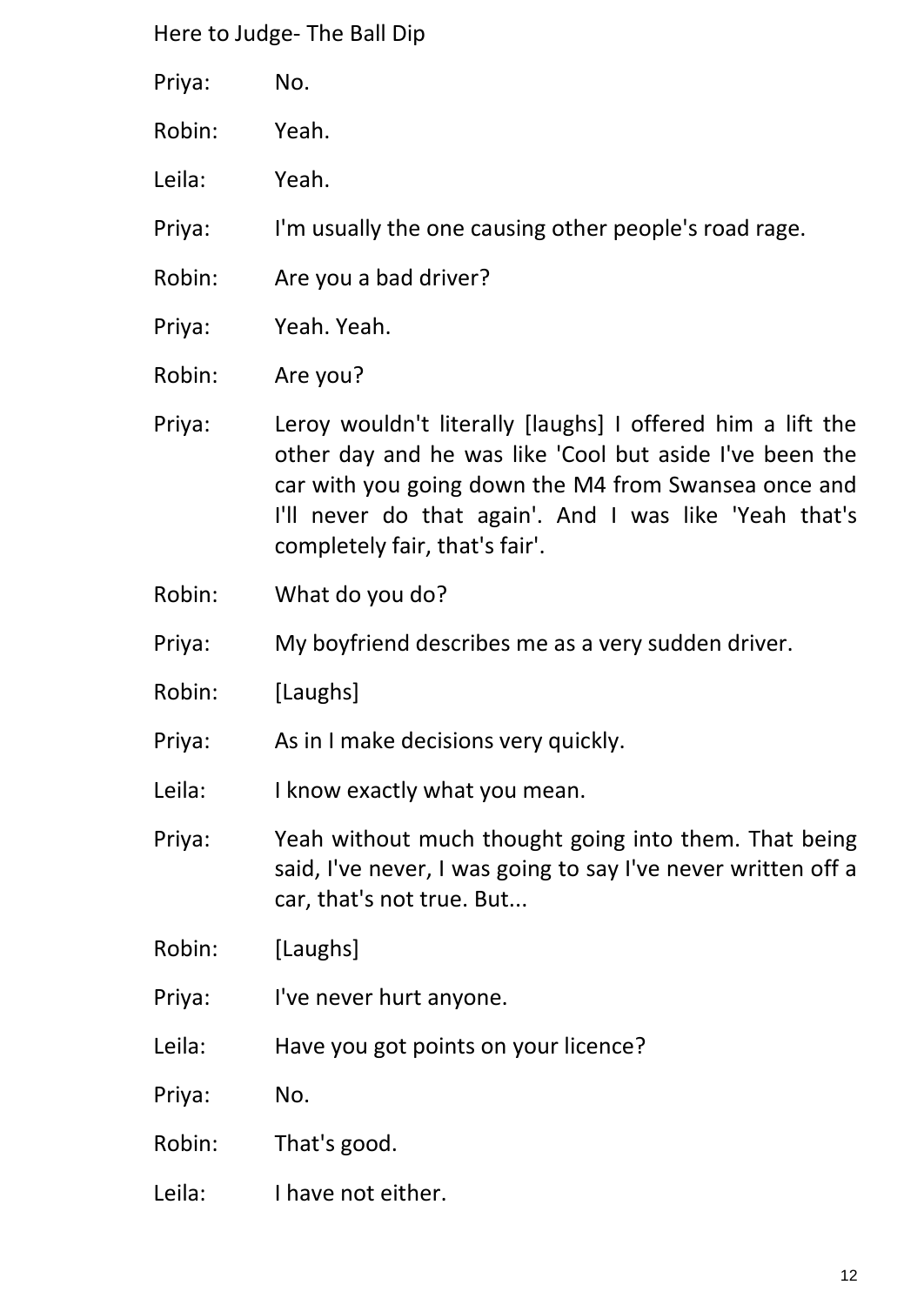- Priya: I've had to do a speeding awareness course and it was the most fun thing.
- Robin: Did you have to do it IRL because they're happening on Zoom now aren't they?
- Priya: No I did a Zoom one and there was an old man on it and he was my favourite man in the world.
- Robin: How was Zoom one?
- Priya: He was so confidently wrong.
- Robin: There's rumours that during those speed awareness courses that there is always an old person on there who is very bolshie and confident to make everybody else relax. Like a sort of (prices?) actor.
- Priya: Yeah.
- Robin: Like you know one of those like a false flag type actor.
- Leila: Yeah, yeah, yeah, yeah.
- Robin: Because I did a speed awareness course and there was a little old lady who was just like 'Am I in the wrong room?' And then she was like 'See you later, what was it 60?' And just was being really like sassy.
- Leila: I love that.
- Robin: There's rumours that apparently there are elderly people who are hired when they're finished on Publicom to be in speed awareness courses.
- Leila: I can to prosthetics, in fact I don't need them anymore.
- Robin: Yeah, yeah, yeah.
- Leila: I'll happily be that person.
- Robin: I'd love it if you had to go into a speed awareness course and act as an old lady without prosthetics but be like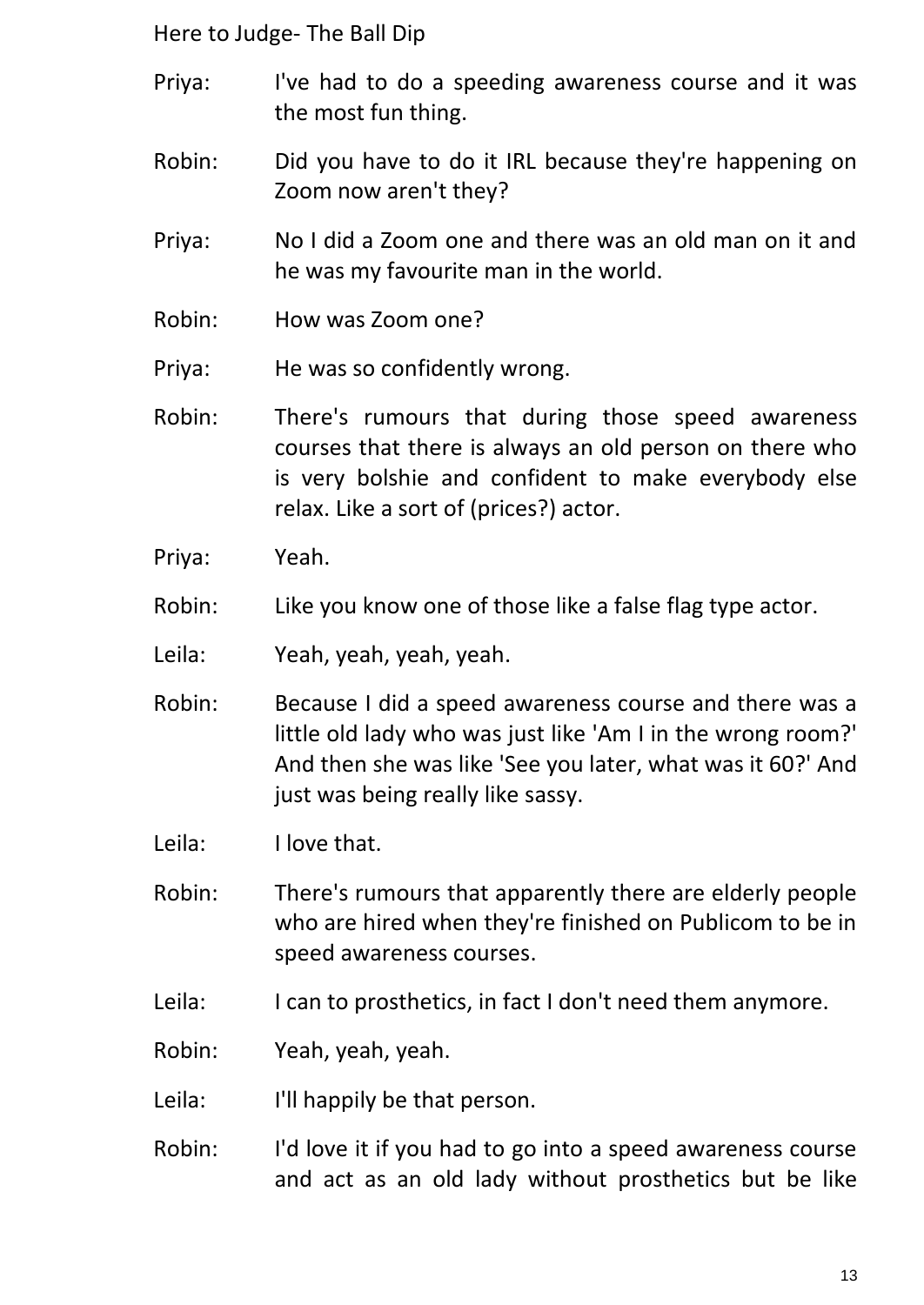'Hello dear' it's like quite clearly someone in their very early 20s.

- Leila: [Laughs] I'd be like. 'God has nobody seen my monocle?' Fully going for it. And it would be like, don't worry she's just like this.
- Robin: Yeah she's mad.
- Leila: A man stopped me. I'd stalled a traffic light which I think everyone has done in their lifetime...
- Priya: Yeah.
- Robin: Yeah.
- Leila: ...and that's fine. And so I was just Beep, Beep, Beep, Beep, Beep at me like that. And I was getting very irritated, anyway and then the light went red. And so he came up behind me and pulled next to me because he just wanted to have a go at me. And he opened his window and I opened my window and I went 'Have you never stalled before sir?'
- Priya: [Laughs]
- Robin: Amazing.
- Leila: And he went 'Well I thought you were just on your phone'. Can I just clarify, I'm not, I would never be on my phone when I'm driving, ever, I think it's a very bad thing to do. And that sounds sarcastic but it's not, I feel very strongly about this. And they were like [irritated sounds] I was like 'Are you just harassing young women on the road now are you sir?' And he was like 'No I am not!' I was like 'Well I think that's what this is, maybe you should learn some manners' [laughs] Is what I said to him.
- Priya: Very nice.
- Robin: Nice.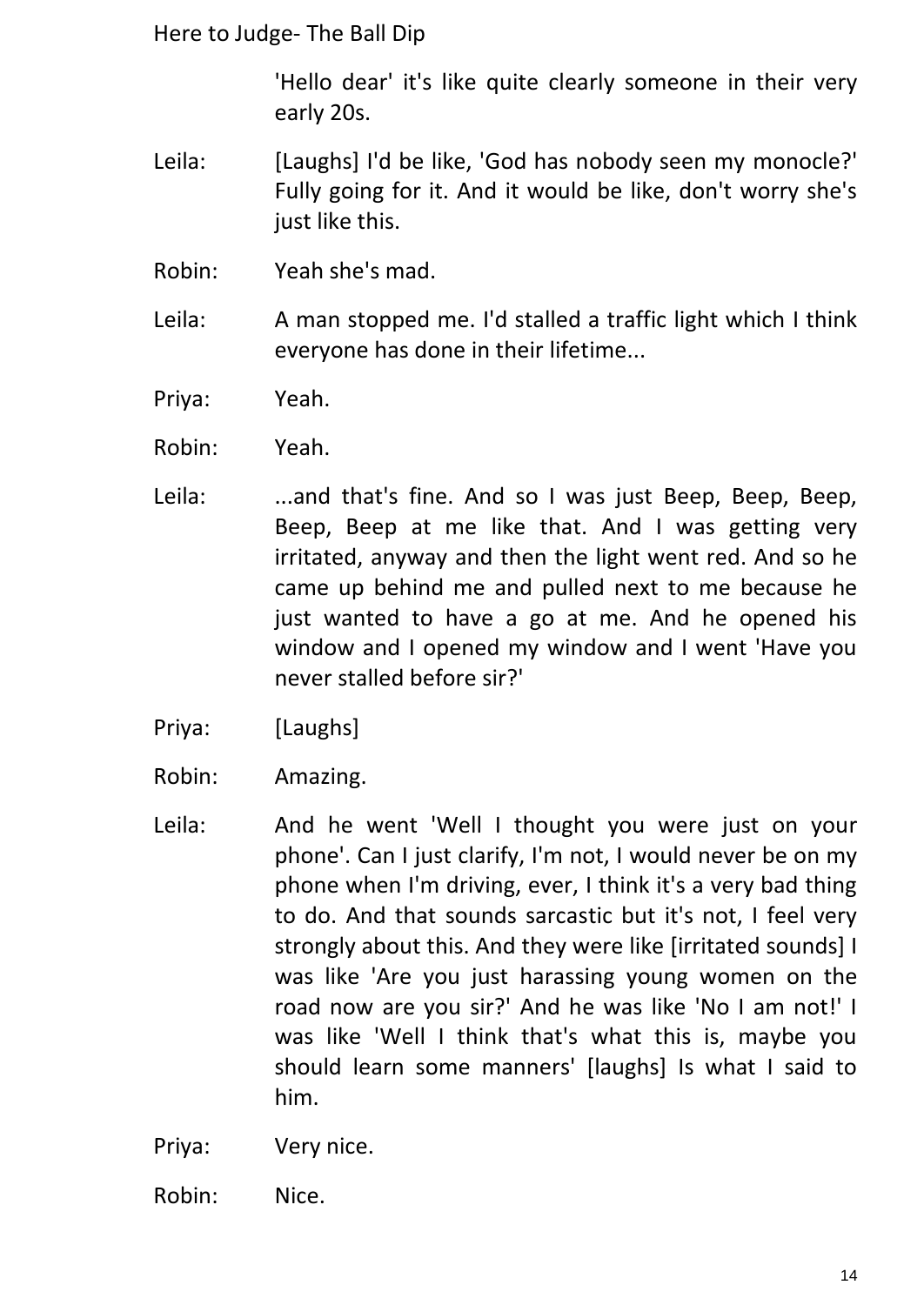- Leila: Ask Kitty, this is genuinely what came out of my mouth. He said 'I have manners!' I said 'OK well I'm going to go' and then the light went and it was green, so I continued on my was past him and he beeped me, beeped me again. And then in a roundabout way he basically ended up having to come up right behind me then in a different road.
- Robin: Nooo.
- Leila: Because he'd gone the wrong way just to prove a point to me and he was behind me. And so we were in a 20 mile per hour zone, he'd come like full pelt, 35.
- Robin: Yeah.
- Leila: And I just drove really slowly down this road.
- Robin: It's the best thing.
- Leila: Maybe 14? I put my Girls Aloud CD obviously.
- Priya: Nice.
- Leila: Turned that up. [Sings] Everything he wants better than everything ordinary. Remember that song? And I was just driving to it very slowly all the way down my road. And that was that and you have to deal with me.
- Robin: That's beautiful. That's great.
- Leila: Being a young woman on the road is quite horrible.
- Priya: Yeah. Driving a van as a young woman on the road is the most empowering feeling. It's what it feels like to be a white man. And I...
- Leila: Do you drive a van?
- Priya: Well, so when we've moved flats before, so I'm the driver. And we've rented vans and I've never felt more powerful.
- Leila: Really?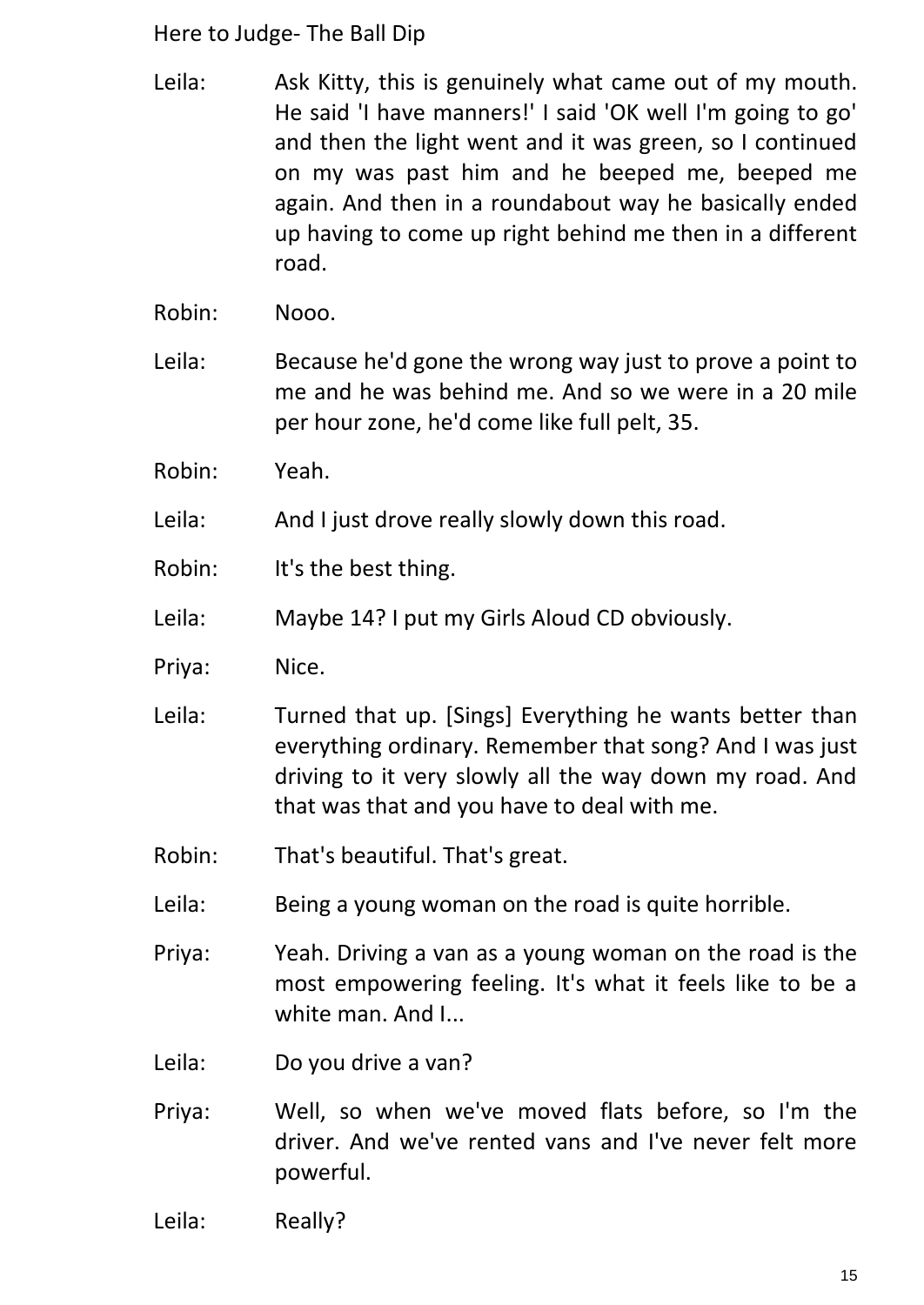- Priya: I've never enjoyed being on the road more than in a van.
- Robin: You're very high up aren't you? You're like on top of the road.
- Priya: Yeah and people just treat you with respect. And other van drivers will go to like let me out and then realise it's me driving and you can see the look, like obviously it's a podcast so I can't show you the look but the look is always 'Oh, oh OK all right'.
- Leila: Fair play. God.
- Robin: That's so funny.
- Priya: It's the greatest feeling.
- Leila: Do you beep your horn at people to be, I mean like yes, for legal like for I'm going to be in your way or you're on your phone and that's bad. But like in terms of like just being irritated would you ever beep your horn at someone.
- Robin: Oh god no.
- Leila: No I wouldn't.
- Robin: Unless they've done something, there's a roundabout where I live where people, and I sound like such a fucking dad, people consistently go in the wrong lanes and use the wrong exits. So if someone does that close to my car I will beep them but that's only because usually I've got my kids in the car and don't want us all to die.
- Priya: Yeah.
- Leila: Yeah.
- Priya: It's an I'm here, please be aware of my presence.
- Robin: Yeah, yeah, yeah for sure.
- Leila: I always think that those stickers that people put on the back of their car are a bit nuts though.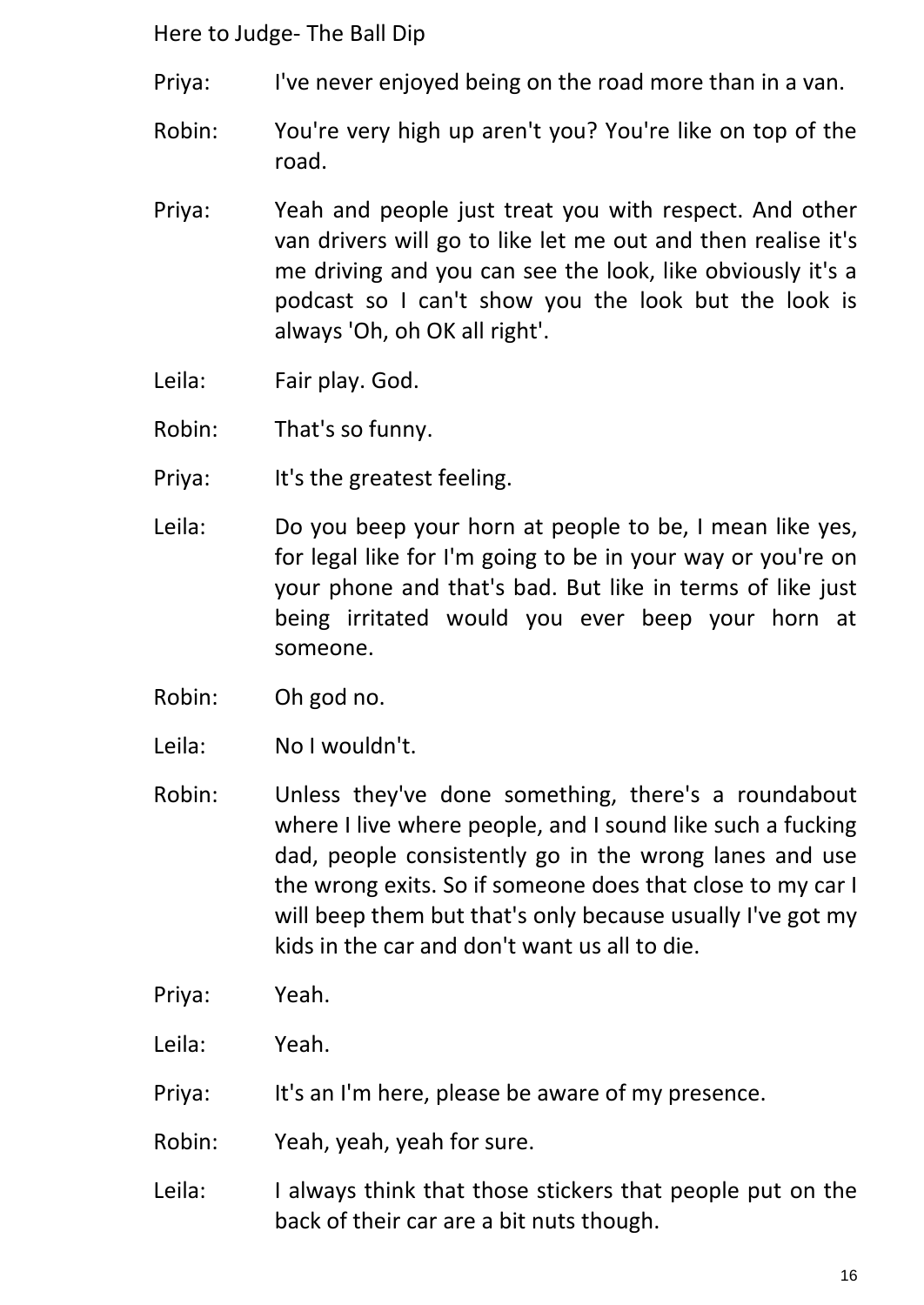- Priya: Oh it's if you're in a car crash, they know to prioritise cars with kids in them.
- Leila: Oh is it?
- Priya: Yeah because kids can't get themselves out.
- Leila: Oh well maybe I was being a dick then.
- Robin: Is it?
- Leila: I thought it tell someone to drive more carefully because there was a kid in your car. And I do think that if someone is going to drive dangerously around you they don't care.
- Priya: No.
- Robin: Yeah that's what I thought it was.
- Priya: It's so emergency services know to find the babies and get them out of their car seats.
- Leila: Wow.
- Robin: That makes a lot more sense. There was one that I think became quite popular a few years ago, I think it was from Mothercare, like we saw it when our daughter was born. And it was like a white background with like nice little cute curly writing. But from afar it looked very much like the ISIS flag and just similar kind of vibes.
- Priya: [Laughs]
- Robin: And I was like, is this fucking ISIS? What?! The balls on that person [laughs].

Leila: I love that.

- Robin: To fly the ISIS flag on the M4.
- Priya: They need it for if there's an accident, people know to prioritise.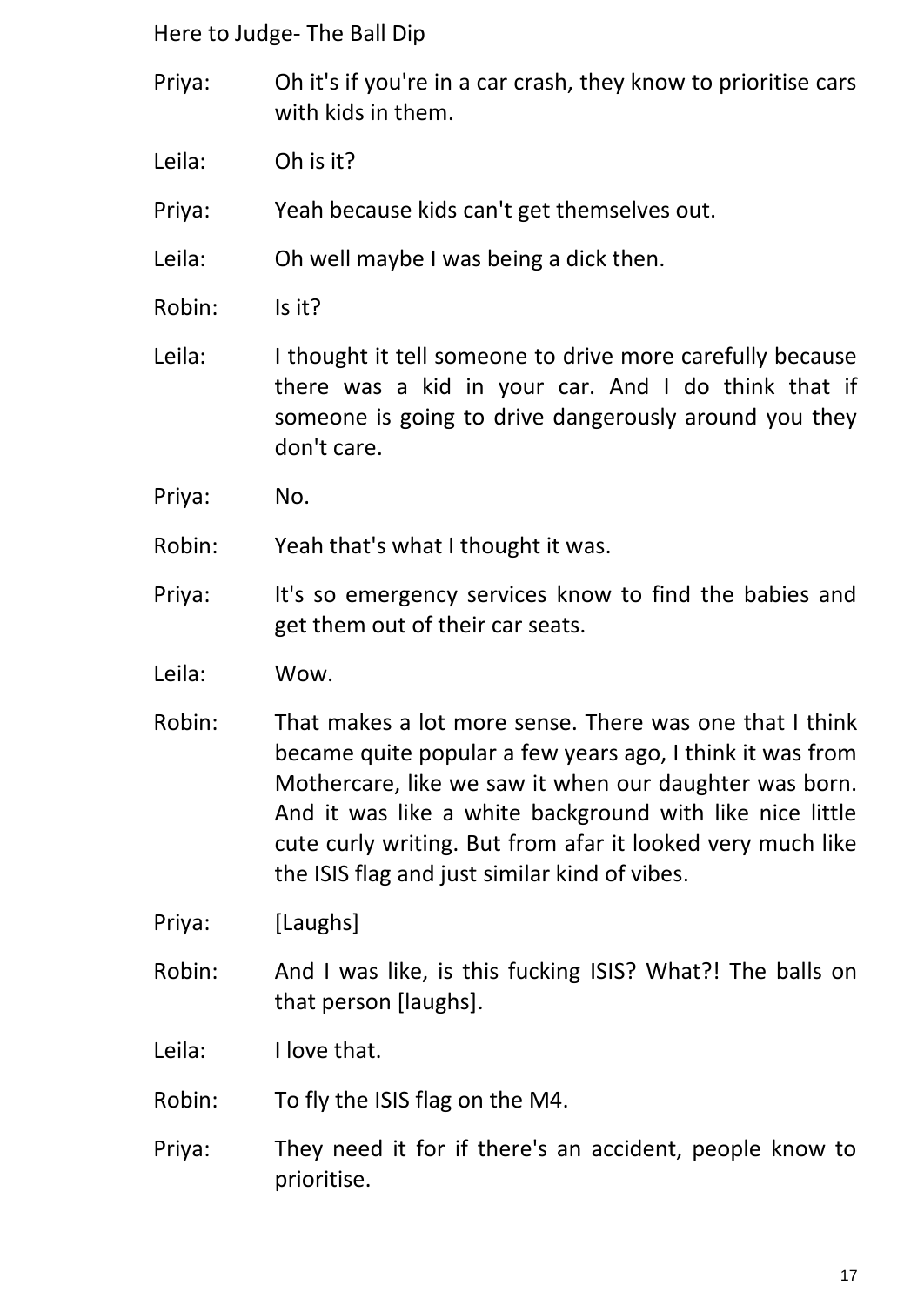- Robin: Yeah, yeah, yeah. To not prioritise the terrorists. Sure [laughs].
- Leila: So good, yeah.
- Priya: That's why you get 'Twins on Board' instead of just 'Baby on Board' so they know to look for two.
- Leila: Really?
- Robin: God that's so bleak though that emergency services would go, we'll leave the baby.
- Leila: What if it was like 'Leila's iPhone on Board'
- Robin: Yeah, yeah, yeah.
- Leila: If I that got lost...
- Priya: Well the iPhone can't get itself out of the car so yeah that makes perfect sense.
- Leila: Yeah because someone needs to find it so that's why I'm going to have in on the.
- Robin: I'm on a 299 day Duolingo streak, I need you to find...
- Leila: Yeah 'Very Important Comedian on Board'
- Priya: 'Leave Me, Take the Phone'.
- Robin: Yeah [laughs]
- Priya: 'Feeding the Duolingo owl'.
- Leila: The future of comedy is in this car.
- Robin: They're literally Tamagotchis at this point aren't they? It's absolutely insane.
- Leila: Yeah. Yeah, yeah, yeah for sure.
- Robin: We are literally slaves to Tamagotchis.
- Leila: We are. Um?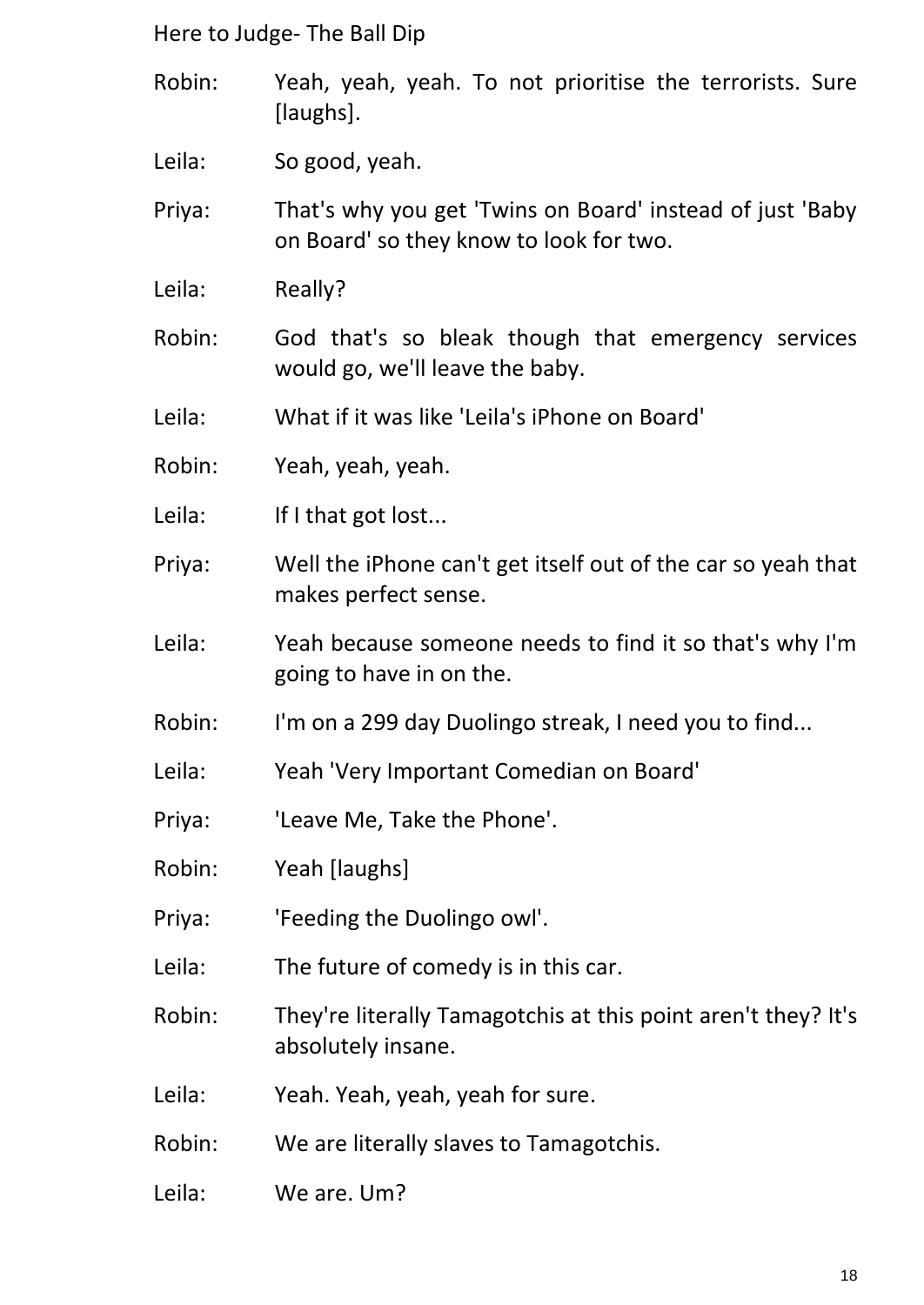- Robin: I think this lady's fine. I think that's a good level of uh passive aggression. I think I'm fine with it.
- Leila: Every single time?
- Priya: I think it's an asshole move in response to an even more asshole move and in that case, I think it's fine.
- Leila: Mm.

Priya: As a petty person, I think that's fine.

- Robin: Bwah.
- Priya: Speaking on behalf of the petty community.
- Leila: I just think that like that would stress me. I'd become stressed more. Like sometimes you've just got to let stuff go is what I've been learning.
- Priya: Yeah. That's the healthy response, sure. That's not the attitude I'm bringing to this situation so.
- Leila: Yeah, yeah, fair, fair, fair. And I think it absolutely depends what mood I'm in to be honest with you.
- Priya: [Laughs]
- Leila: Um?
- Robin: Not an asshole.
- Priya: Not an asshole.

[Here to Judge- Interim Music]

Robin: We're off to Gransnet and this poster is called Granny Wonder. 'Am I being unreasonable for not wanting to wear matching outfits? My youngest son is getting married later this year. I've been really looking forward to a lovely family do as there's been some ill health in the family' classic nana bringing up ill health 'the past couple of years. I sorted out a lovely frock and was just looking for shoes when I got an email from the bride-to-be. She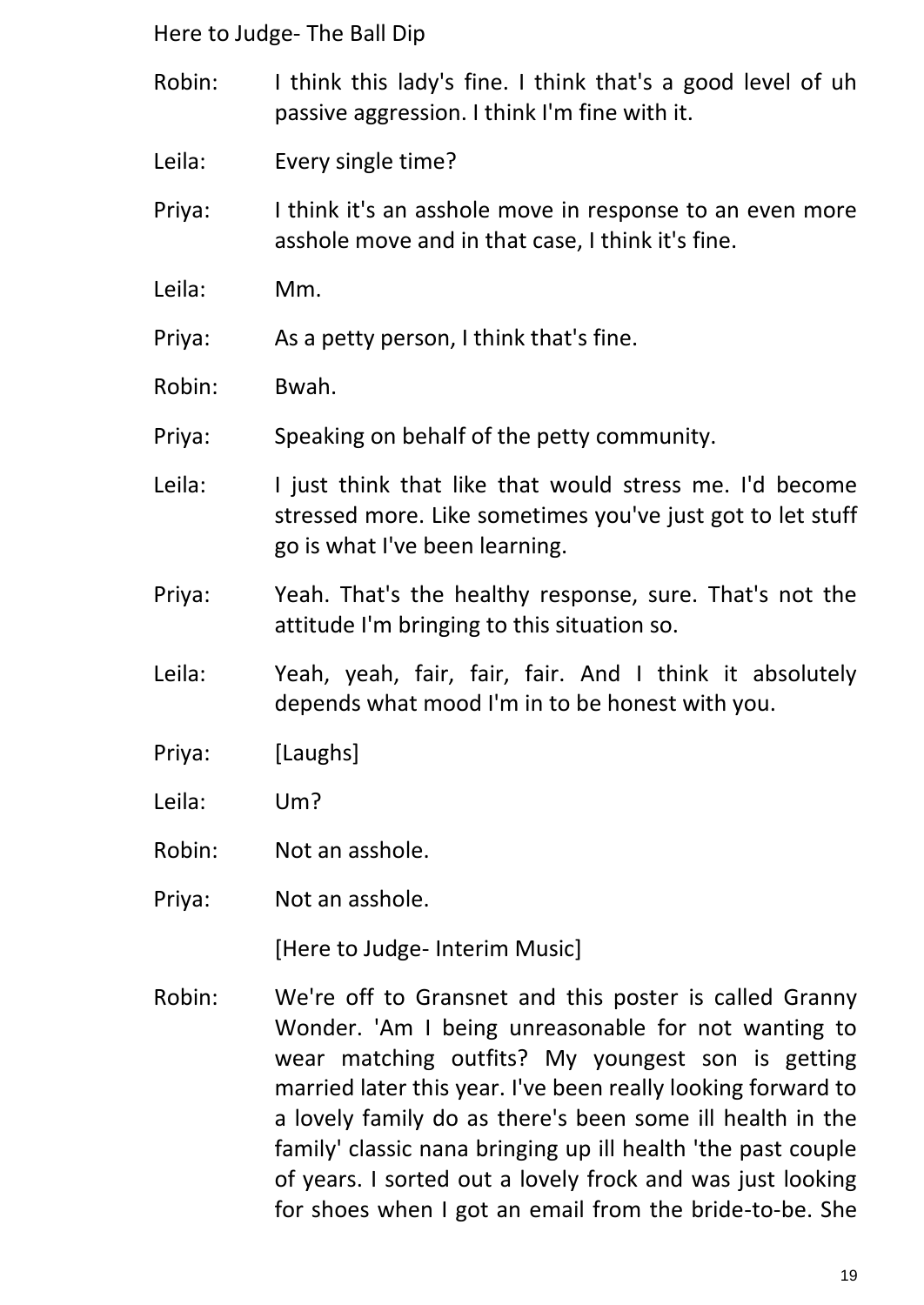sent me a link to the dress she'd like me and her mother to wear. This is odd yes?'

- Leila: Oh no.
- Robin: 'It's a hideous colour (on me anyway) and looks quite snug and I really don't have the figure to pull that off. I really don't want to be all matchy-matchy with the mother-of-the-bride. How do I tell her, nicely of course, that this isn't for me? She cc'd her mum in and they've been emailing back and forth raving over the wonderful dress and how lovely we're all going to look. It's her wedding I know but on top of it all my ex husband will be there and I really don't want to look like a very dowdy sac of pastel. Help!' She sounds wicked.
- Leila: Oh no!
- Priya: Imagine trying to put all of the old people you know in a uniform just to keep track of them.
- Robin: Yeah, yeah, yeah, where are the oldies? Where are the nans? Where are the nans?
- Leila: There's a definite thing of like the mothers of like the bride and groom or groom and groom or whatever, do you know what I mean? There is a definite like.
- Robin: Contest.
- Leila: There's always a thing. Yeah. That's the biggest like fight isn't it? It's like who's the better one? Who's the better mum-in-law? I feel like that's a vibe.
- Robin: Like a challenge. I don't know there's always like I don't know in a very sort of traditional way it's like 'Oh no woman will be good enough for my son'. That kind of bullshit you know.

Leila: Yeah.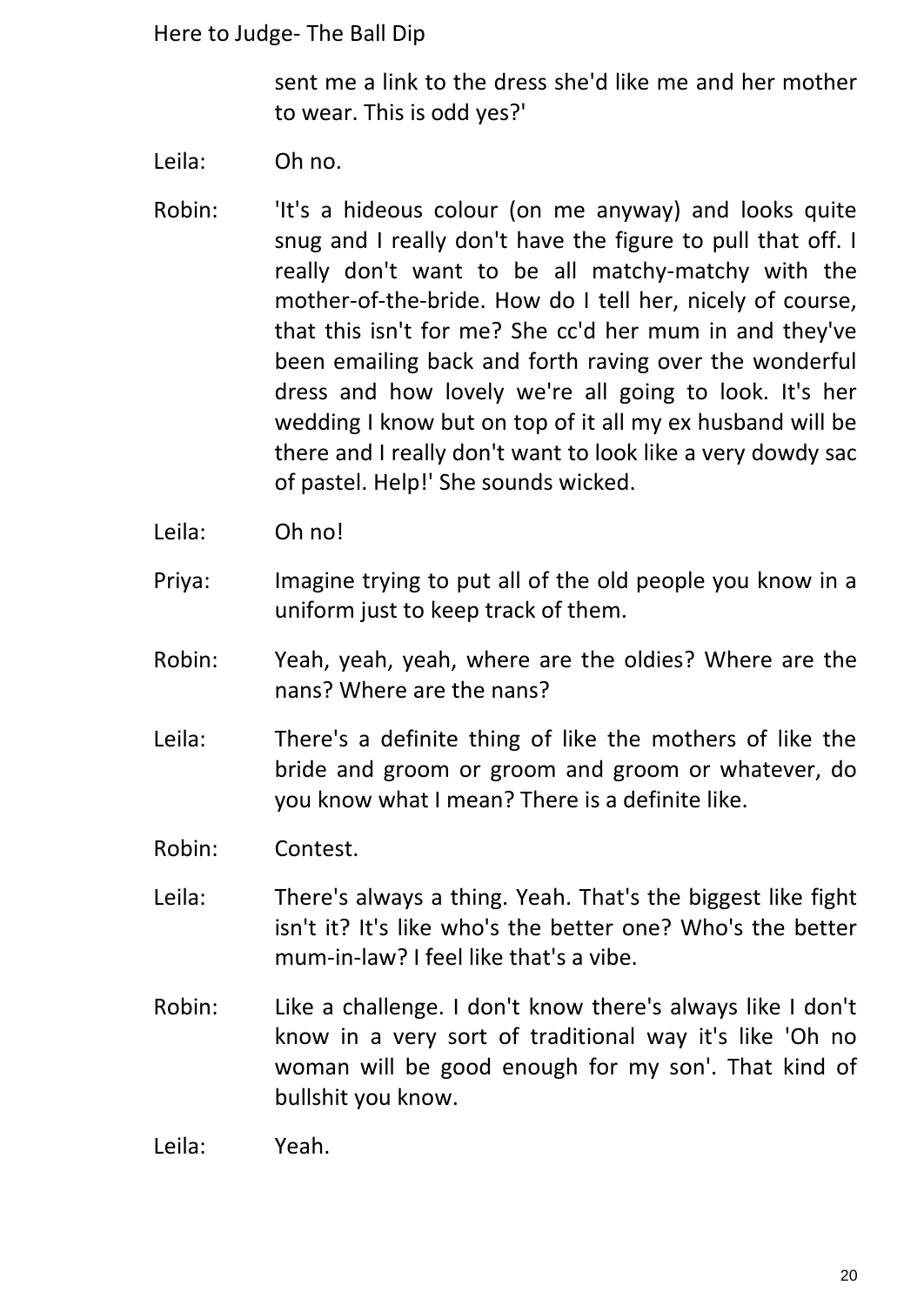- Robin: And then on the other side it's like, no boy will be good enough for my little girl. Like that sort of series of memes you get from America of like people taking girls out to prom and their dad waiting there with like a gun.
- Leila: Aww I hate it!
- Robin: It's so bad.
- Leila: Yeah.
- Priya: Sooo creepy.
- Leila: Very weird.
- Robin: It's the reverse of when dads go viral for managing to braid their daughters hair and everyone goes [clap, clap] Yes. Well. Done.
- Leila: Have you seen that one where they have like a leaf blower.
- Robin: Yeah, yeah, yeah.
- Leila: Have you seen that? A million times and they're like put it in a ponytail with a leaf blower. Fuckin' hell.
- Priya: That seems like a good way to scalp your kid.
- Robin: Yeah, yeah, yeah.
- Leila: Yeah it does yeah.
- Robin: Yeah I'd want to see the bloopers of that video. All the other people just awfully bruised and then.
- Priya: She one of triplets but the other two are not doing so good.
- Robin: Yeah exactly. The one 'You're going to be a star kid'.
- Priya: [Laughs]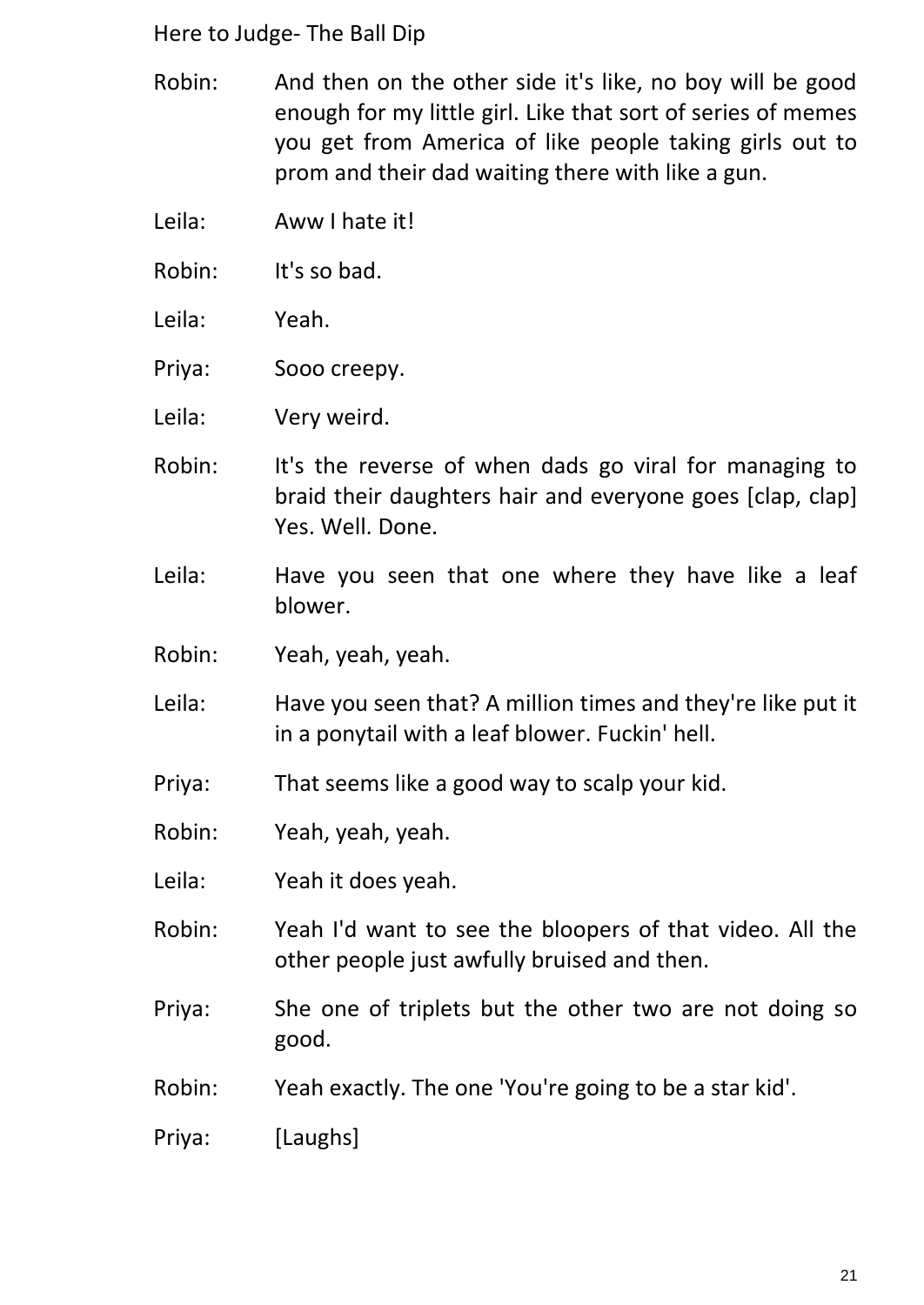- Robin: I don't think granny is being unreasonable. She's lived a life. As long as she didn't fight for the Nazis I think she deserves to wear whatever she wants.
- Leila: Yeah.
- Priya: She'd already bought a nice frock as well.
- Robin: That's a big deal you know?
- Leila: Yeah.
- Robin: That's really like being excited it, it's sweet. Also she knows about cc'ing, quite cool.
- Leila: Is this the mother of the groom?
- Robin: Um I believe so yes. Yes it is yeah.
- Priya: Yeah mother of the groom.
- Leila: She should tell the groom to tell the bride 'No'.
- Robin: Yeah.
- Priya: Yeah.
- Leila: It shouldn't be on her to like be like um I don't want to do this you know? It should be like...
- Priya: Because it will be a whole thing wouldn't it?
- Robin: Yeah.
- Leila: Yeah he could be like 'Actually no I think because you both of you have such individual styles why don't you? You could do it in a diplomatic way.
- Robin: Also, I reckon the bride should have asked the son, 'Oh do you think your mum would mind if I emailed her this thing? You know that's just like that's a bit, I don't really like the term but Bridezilla-y it's that kind of I'm in charge it's my day as opposed to your day, both of your days.

Leila: Yeah.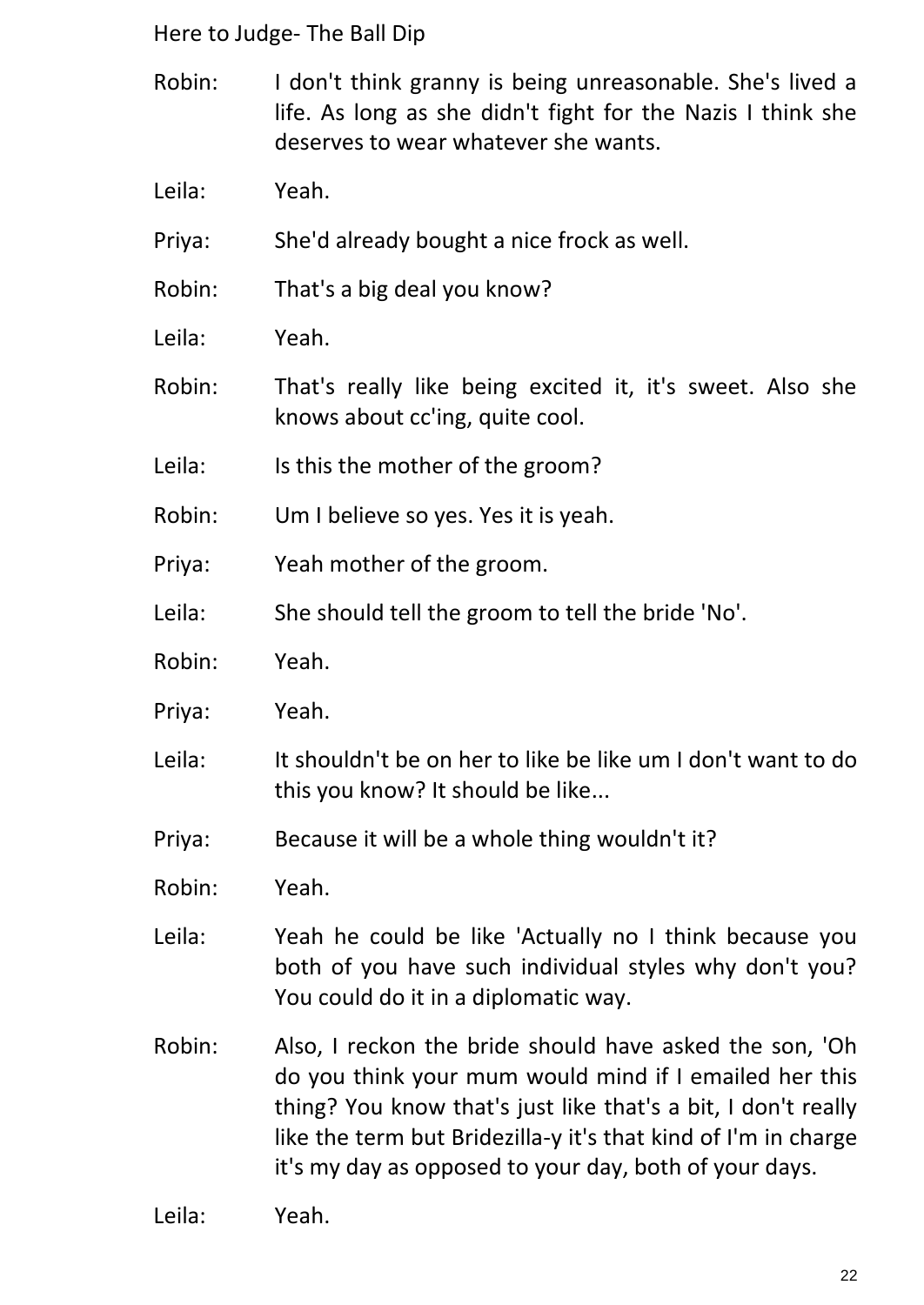- Priya: Yeah for sure.
- Robin: I think this granny is not being unreasonable.
- Leila: lagree.
- Robin: And I do love the fact that she said that she was cc'd into an email, I don't know whether that's ageist of me to be impressed by that but I like that a lot.
- Priya: My nan wouldn't know where to begin with cc. Wouldn't know where to begin.
- Robin: Would she be replying all.
- Priya: Also she'd punch anyone who tried to dress her so.
- Robin: [Laughs]
- Leila: Too bloody right I say.
- Robin: Good. Yeah. I think she's not being unreasonable and I hope her younger son gets divorced.
- Leila: lagree.
- Priya: [Laughs] Sure. So they're not even married yet, you're hoping the wedding goes ahead with matching outfits, resentment builds among the families.
- Robin: I don't even think it builds.
- Priya: And the marriage becomes unsustainable. Messy divorce.
- Leila: I think they should elope.
- Robin: Oh eloping is good.
- Priya: OK. Oh she doesn't even get to go to her son's wedding then?
- Leila: No.
- Robin: Just with her though.
- Leila: None of them do.